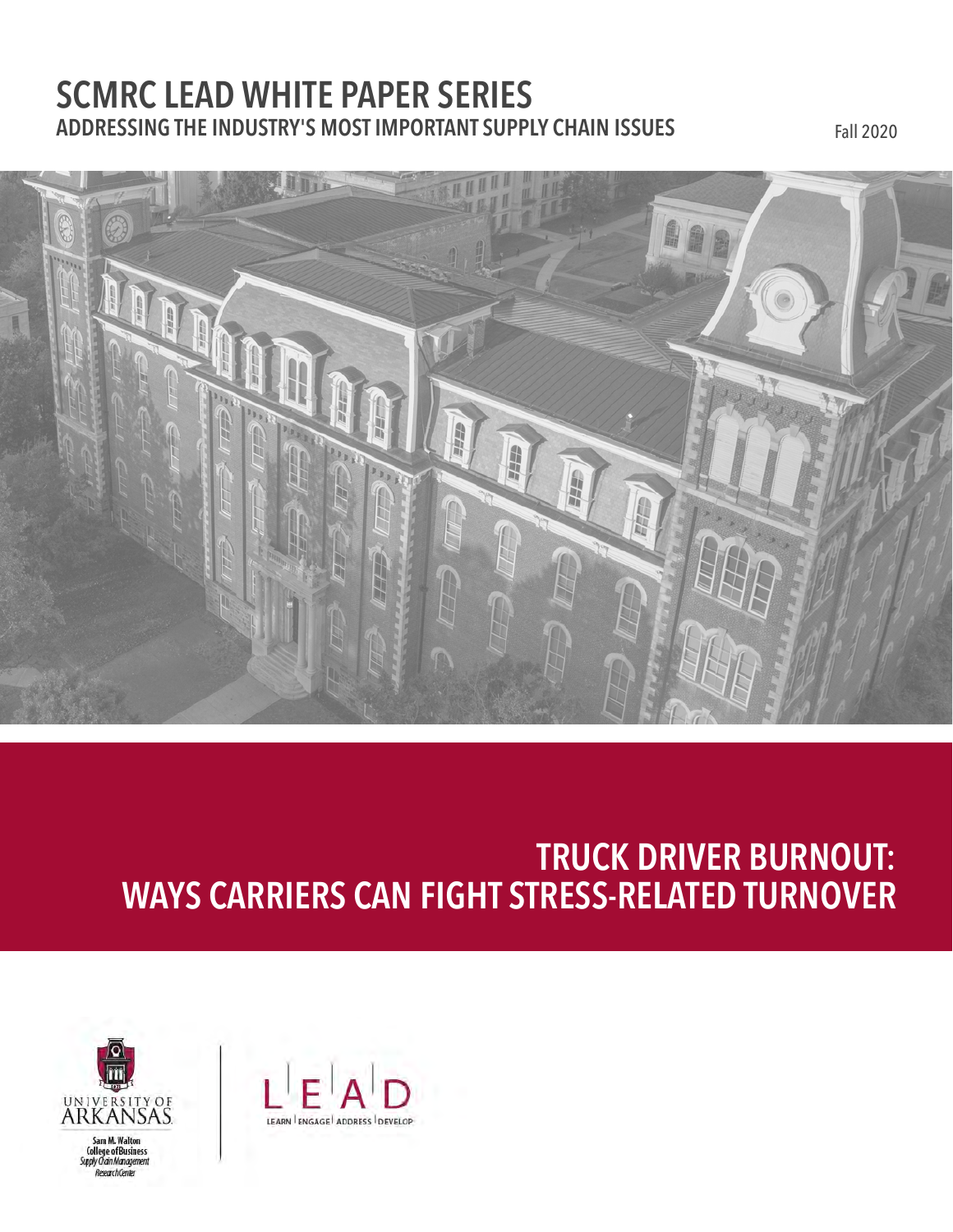## **REPORT HIGHLIGHTS**

*The four main job-related stressors truck drivers identify are: loneliness and loss of family life, health-related issues and uncertainty of healthrelated support, a lack of respect from various parties, and government regulations.*

*Drivers initially experience each of burnout's three dimensions in a specific order: exhaustion, cynicism, and then inefficacy. Inefficacy is a feeling of ineffectiveness. Drivers experiencing inefficacy are much more likely to quit.*

*Carriers can monitor driver burnout using Maslach's Burnout Inventory: General Survey. (See page 4.)*

*We offer ways firms can address all three burnout dimensions and their related stressors. (See page 12.)*

#### **INTRODUCTION**

Trucking firms have spent decades trying to address the industry's driver retention problem. Yet despite those efforts, in 2019 the American Trucking Association [noted a shortage](https://www.ttnews.com/articles/ata-says-truck-driver-shortage-course-double-decade) <sup>1</sup> of 60,800 drivers. Past attempts have not solved the problem, so we are taking a different approach. We focus primarily on the often overlooked - but crucial - link between psychological factors and driver turnover. Below we identify stressors truck drivers face, examine the relationship between those stressors and burnout, and show driver managers how to monitor and address burnout before it causes drivers to quit.

*Trucking can destroy you if you let it. Truck driving can make you very bitter and angry. Trucking can raise your blood pressure and be extremely stressful. Truck driving is filled with unexpected problems, rude people, and a total lack of respect for what you do and sacrifice everyday just so the guy who cut you off can get his [consumer electronics] a few bucks cheaper.* – Truckermike

 1 https://www.npr.org/2018/01/09/576752327/trucking-industry-struggles-with-growing-driver shortage

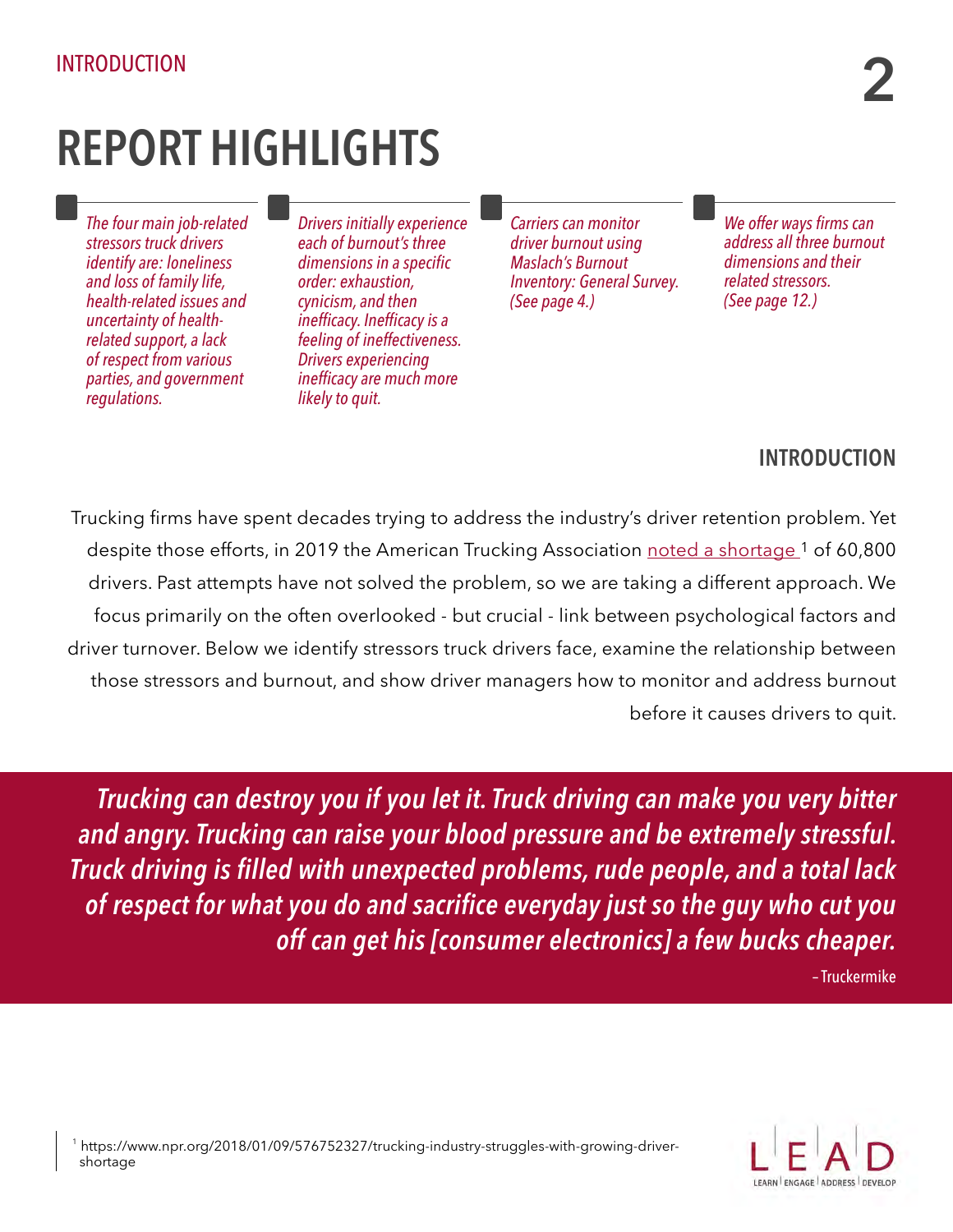

#### STRESS AND BURNOUT

Trucking can be a stressful career partly because drivers are expected to juggle a multitude of relationships and interactions representing various, often conflicting, organizational goals and expectations. Their "boundary-spanning" role is complex. Drivers must interact with various company employees, try to meet customer expectations, and represent the company to the outside world. As they navigate these varied interactions and expectations, truckers also deal with long hours, heavy workloads, seemingly impossible deadlines, and various other stressors that are an unavoidable part of the job. In this paper we will address the four main job-related stressors drivers identify: loneliness and loss of family life, health-related issues and uncertainty of healthrelated support, a lack of respect from various parties, and government regulations.

Sustained, unaddressed stress can eventually progress to burnout. Burnout impacts drivers' personal life, health, and job performance. It can also cause them to quit. Much of our understanding of occupational burnout stems from the work of social psychologist Christina Maslach. She identified the dimensions of burnout and helped create ways to assess it. In 1981 she co-authored the Maslach Burnout Inventory in order to gauge the burnout experienced by human services workers (healthcare, social work, counseling, etc.). She later adapted her survey for use in other fields.

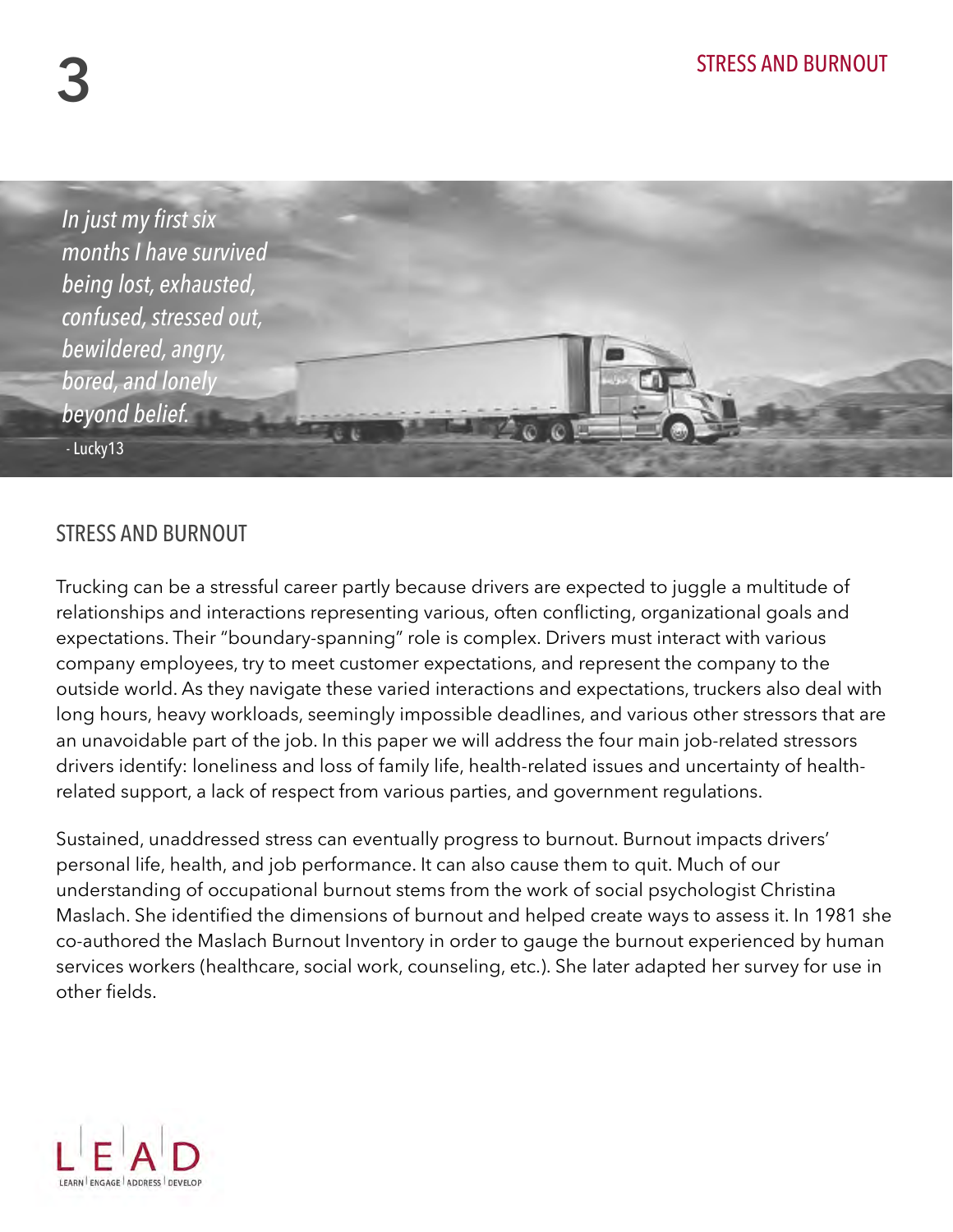The version of Maslach's Inventory that applies to truckers is known as **Maslach's Burnout Inventory: General Survey**. The survey consists of 16 items and takes 10-15 minutes to complete. It measures three dimensions of burnout: overwhelming exhaustion, feelings of cynicism, and a sense of ineffectiveness known as inefficacy. Researchers who study truck driver burnout have used Maslach's Burnout Inventory: General Survey. It can also be a powerful tool for carrier managers who want to monitor burnout-related issues and address them before they force a driver out of the company. You can find both the survey and the means to assess it [online](https://www.mindgarden.com/312-mbi-general-survey).2 By having drivers complete it at regular intervals and analyzing the results, managers can identify and address problems before they progress.

#### **Maslach's Burnout Inventory: General Survey Sample Items**

1. I feel emotionally drained from my work.

| <b>Never</b> | A few times   Once a |          | $\pm$ A few times $\pm$ | Once a | A few times | †Every day |
|--------------|----------------------|----------|-------------------------|--------|-------------|------------|
|              | a year or            | month or | a month                 | week   | ' a week    |            |
|              | less                 | less     |                         |        |             |            |

2. In my opinion, I am good at my job.

| <b>Never</b> | A few times   Once a<br>a vear or | month or | A few times   Once a<br>' a month | week | A few times<br>a week | <b>Every day</b> |
|--------------|-----------------------------------|----------|-----------------------------------|------|-----------------------|------------------|
|              | less                              | less     |                                   |      |                       |                  |

#### 3. I doubt the significance of my work.

| <b>Never</b> | A few times | Once a   | A few times   Once a |      | A few times | Every day |
|--------------|-------------|----------|----------------------|------|-------------|-----------|
|              | a year or   | month or | La month             | week | a week      |           |
|              | less        | less     |                      |      |             |           |

Individuals experiencing high levels of burnout have high exhaustion, high cynicism, and high inefficacy. A recent study found that drivers initially experience each of burnout's three dimensions in a specific order: exhaustion, cynicism, and then inefficacy. While that same study found that drivers do not generally consider quitting until they reach inefficacy, waiting until that point to address problems is risky. Therefore we will address all three burnout dimensions along with their related psychological stressors.

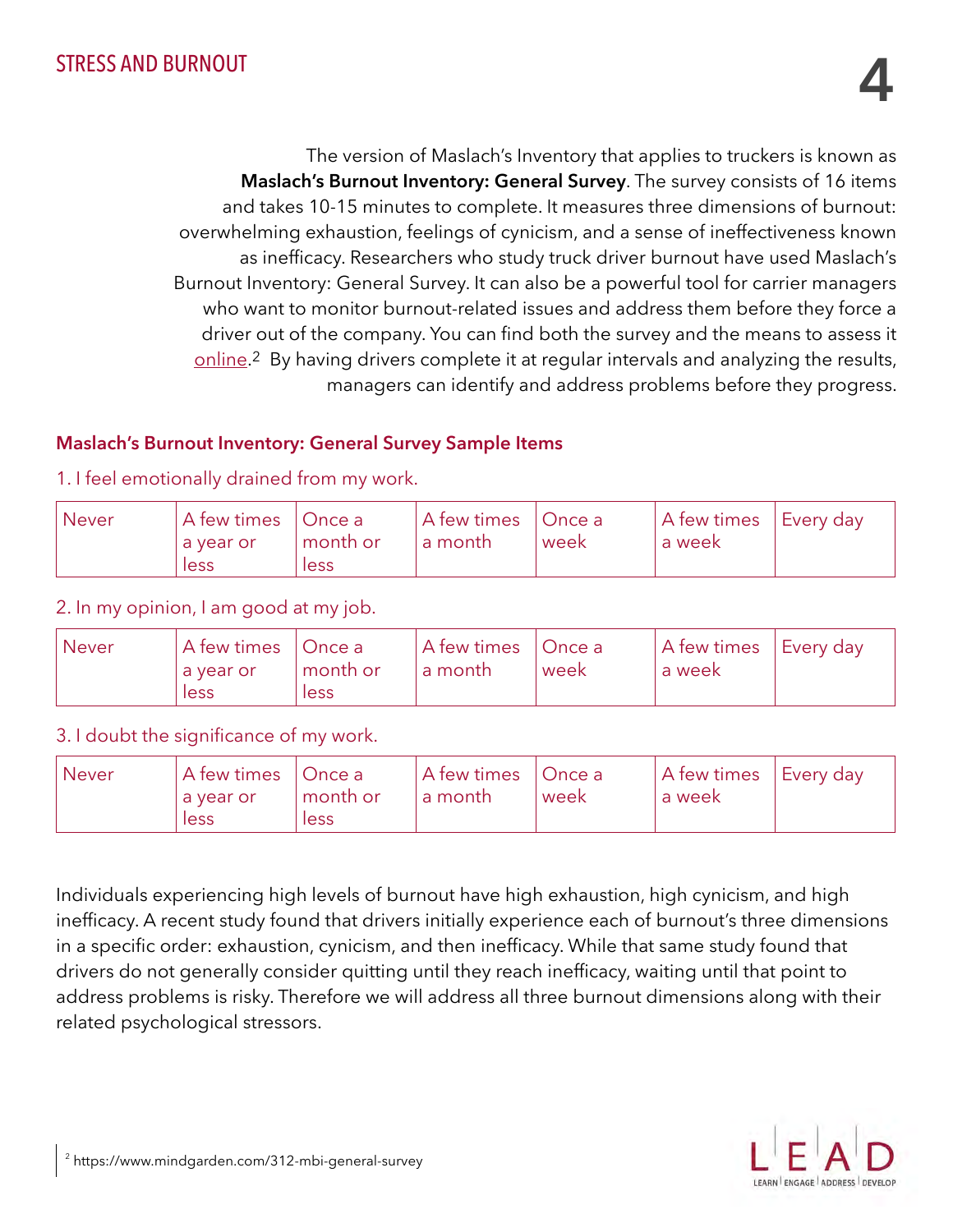#### EXHAUSTION

The first dimension of burnout that truck drivers typically experience is exhaustion. Drivers are susceptible to both physical and emotional exhaustion due to the nature of their work. They log long hours on the road while simultaneously dealing with strict schedules, weather, traffic disruptions, company policies, government regulations, and customer expectations. Since truckers enter the profession expecting difficult work, exhaustion alone is not typically enough to cause them to quit. However, it is important to address burnout during this stage because exhaustion is a major [factor in accidents.](https://www.fmcsa.dot.gov/safety/research-and-analysis/large-truck-crash-causation-study-analysis-brief)<sup>3</sup> Exhaustion can also progress to the other stages of burnout if left unaddressed.

#### RELATED STRESSOR: LONELINESS AND LOSS OF FAMILY LIFE

*Within my first 3 weeks out, I actually broke down and cried one night when I was talking to my wife on the phone. I was that lonely. It just hit me so suddenly and unexpectedly that I didn't know what else to do. I had driven over 500 miles that day. I was tired, hungry, exhausted, and missed my wife and daughters more than I had in my entire life. I have not talked to a single soul all day, and when I heard my wife's voice, I just broke.* – Blogger 8

Truck drivers spend long hours in relative isolation hundreds of miles from home. This contributes to the exhaustion many experience. It also contributes to one of the four major job-related stressors drivers identify: loneliness and loss of family life. While drivers often enter the career to provide a better life for themselves and their family, many wind up questioning whether the financial benefits outweigh the costs associated with being away from their family so consistently.

Logistics firms have long worked to get truckers home on a regular basis. Though time at home helps reduce exhaustion, driver managers may not fully grasp the psychological toll that loneliness and separation from family can have on drivers.

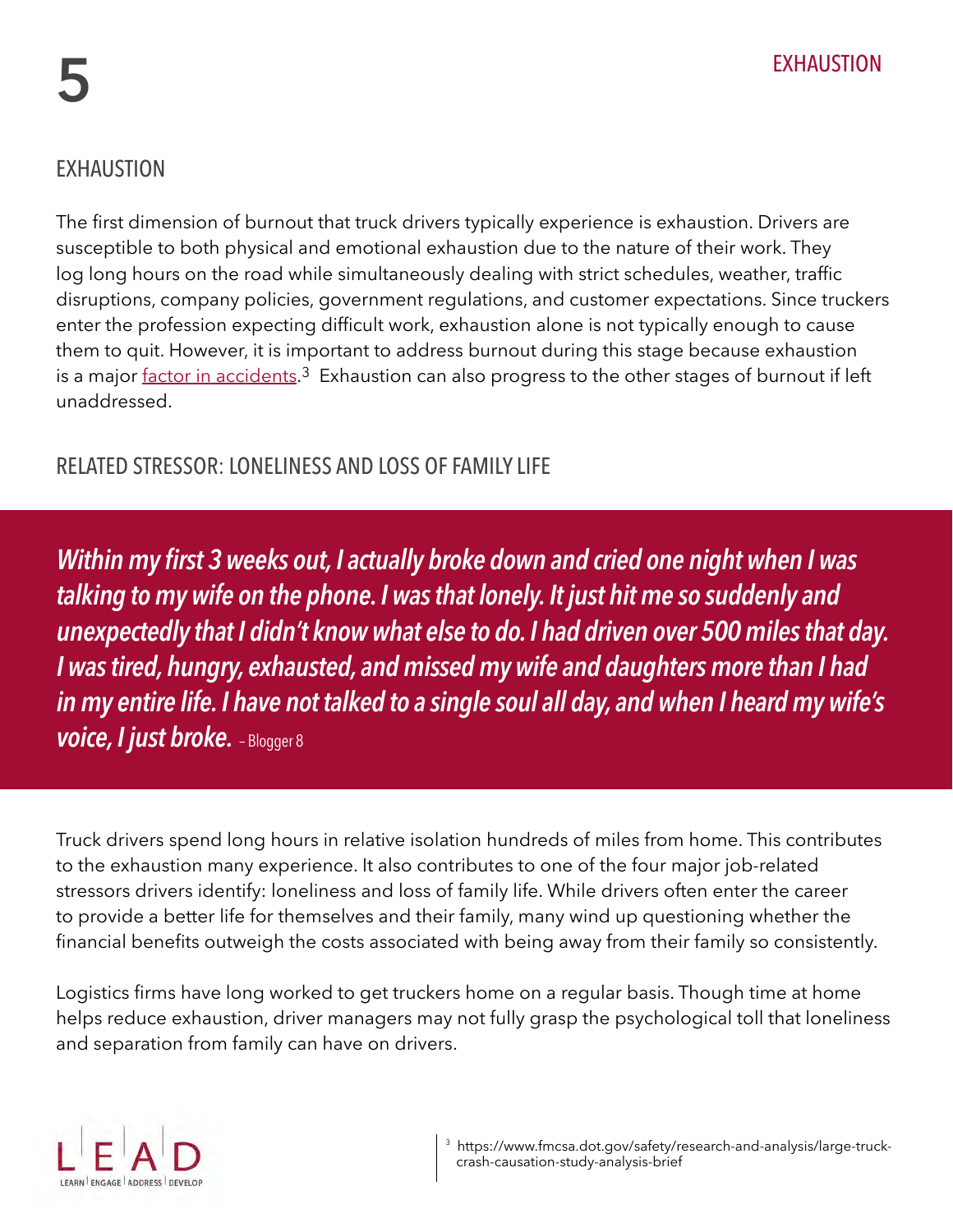# EXHAUSTION **6**

*A vast majority of truck drivers deal with health related problems due to a sedentary lifestyle, poor quality food choices, and limited access to consistent healthcare. Some do choose to exercise frequently, but the demands placed on an over the road trucker tend to limit these activities.* **– Blogger 6** 



#### RELATED STRESSOR: HEALTH-RELATED ISSUES AND UNCERTAINTY OF HEALTH-RELATED SUPPORT

Exhaustion can contribute to health problems and vice versa. A recent study found that drivers identify health-related concerns as one of the four major sources of stress in their job. Long hours spent sitting, limited access to healthy food options, and limited ability/desire to exercise after a day's work all contribute to the health issues truck drivers often experience. Moreover, drivers who experience health issues in a distant city may struggle to find effective, affordable treatment.

#### WAYS TO ADDRESS EXHAUSTION AND ITS RELATED STRESSORS

An obvious treatment for exhaustion is to get drivers home on a regular basis, as firms generally try to do. To the extent possible, firms may prioritize those with high levels of exhaustion/burnout.

Home time can also help mitigate the loneliness and loss of family life that drivers identify as one of the major pitfalls of their work. Firms who invest in resources to help their drivers prepare for and cope with those issues will likely benefit from that investment.

Firms can further differentiate themselves from their competitors by offering information to assist drivers when health-related issues arise, especially when the drivers are far from home. Multinational companies often provide "duty of care" plans for employees traveling overseas. Carriers may consider adopting similar strategies to assist drivers who have medical emergencies away from home. This may help drivers feel more valued by their company, which has been shown to help reduce turnover.

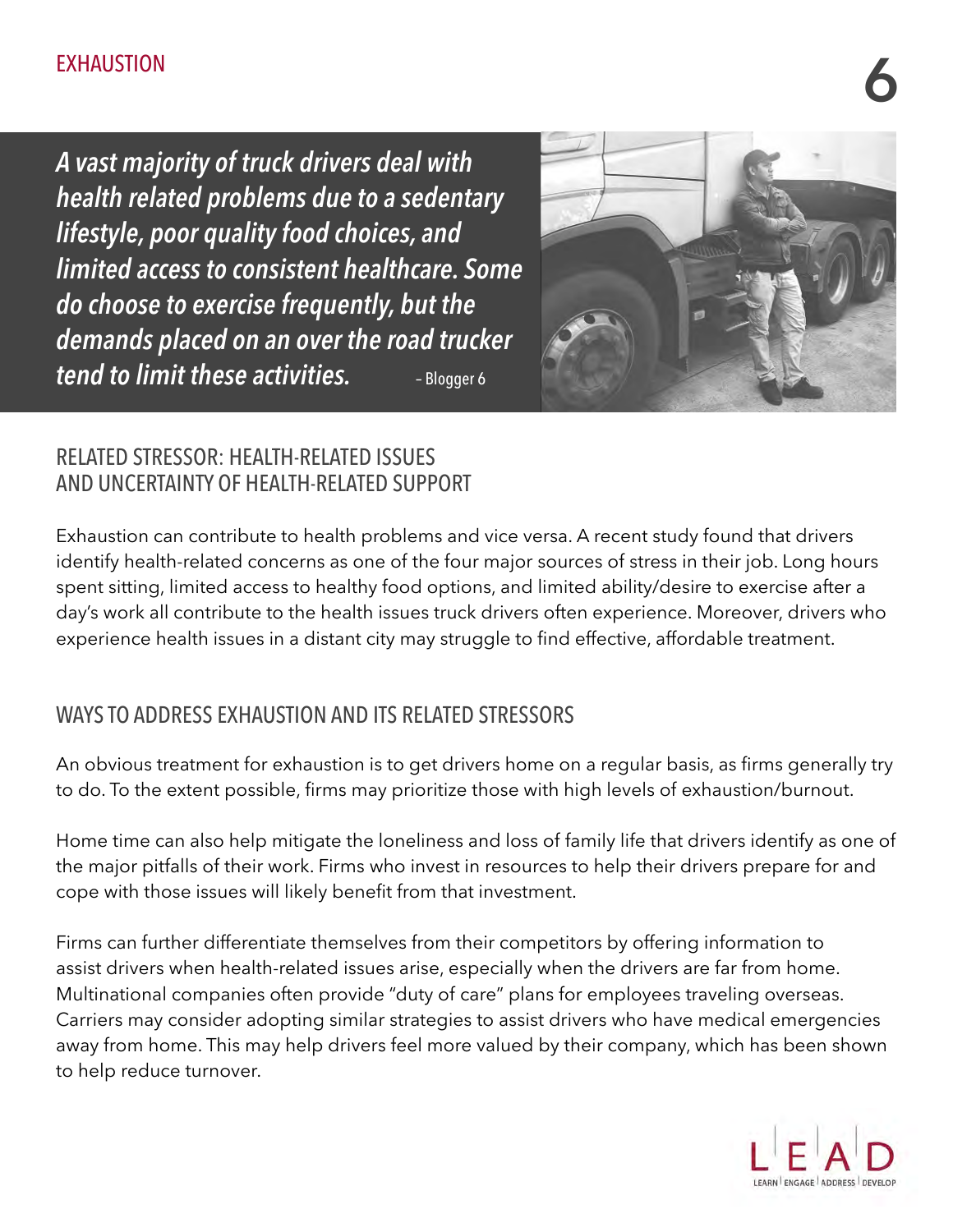# CYNICISM **7**

#### CYNICISM

The second stage of burnout drivers typically experience is cynicism. Cynical employees become less engaged and mentally distance themselves from their work. They may detach themselves from coworkers and customers, stop participating in projects, and adopt a negative tone toward others. Since drivers are "boundary-spanning" employees who regularly interact with coworkers, customers, and the general public, unchecked cynicism can damage both inter-and intraorganizational relationships.

#### RELATED STRESSOR: LACK OF RESPECT

One of the four major stressors that drivers identify is a perceived lack of respect from those both inside and outside their company. Truckers regularly interact with a variety of people, and they report frequent disrespect from many they encounter. It is not uncommon for drivers to feel that everyone is working against them.

Many feel that driver managers, dispatchers, and customers treat them in ways that suggest they do not appreciate the sacrifices associated with the job. Many truck drivers also report frequent episodes



where drivers of smaller vehicles endanger all involved through reckless maneuvers that do not account for the size, weight, and view issues inherent in driving a semi-truck.

Drivers often cite low wages as proof of the disregard others have for their work. Many report that their pay does not match their work weeks that regularly exceed 40 hours. One driver interviewed for a recent study noted that the federal government's wage rating system places drivers on the same level as janitors. Though that is not technically true, the fact that many feel underpaid is significant. And while drivers' pay may not be as bad as some perceive, in 2005 the U.S. Office of Personnel Management listed painters at a higher pay grade than truck drivers. Given the heavily regulated training and licensing truck drivers are subjected to - and the complete lack of special permits or licenses required to be a painter - it is not surprising that many truckers feel underpaid.

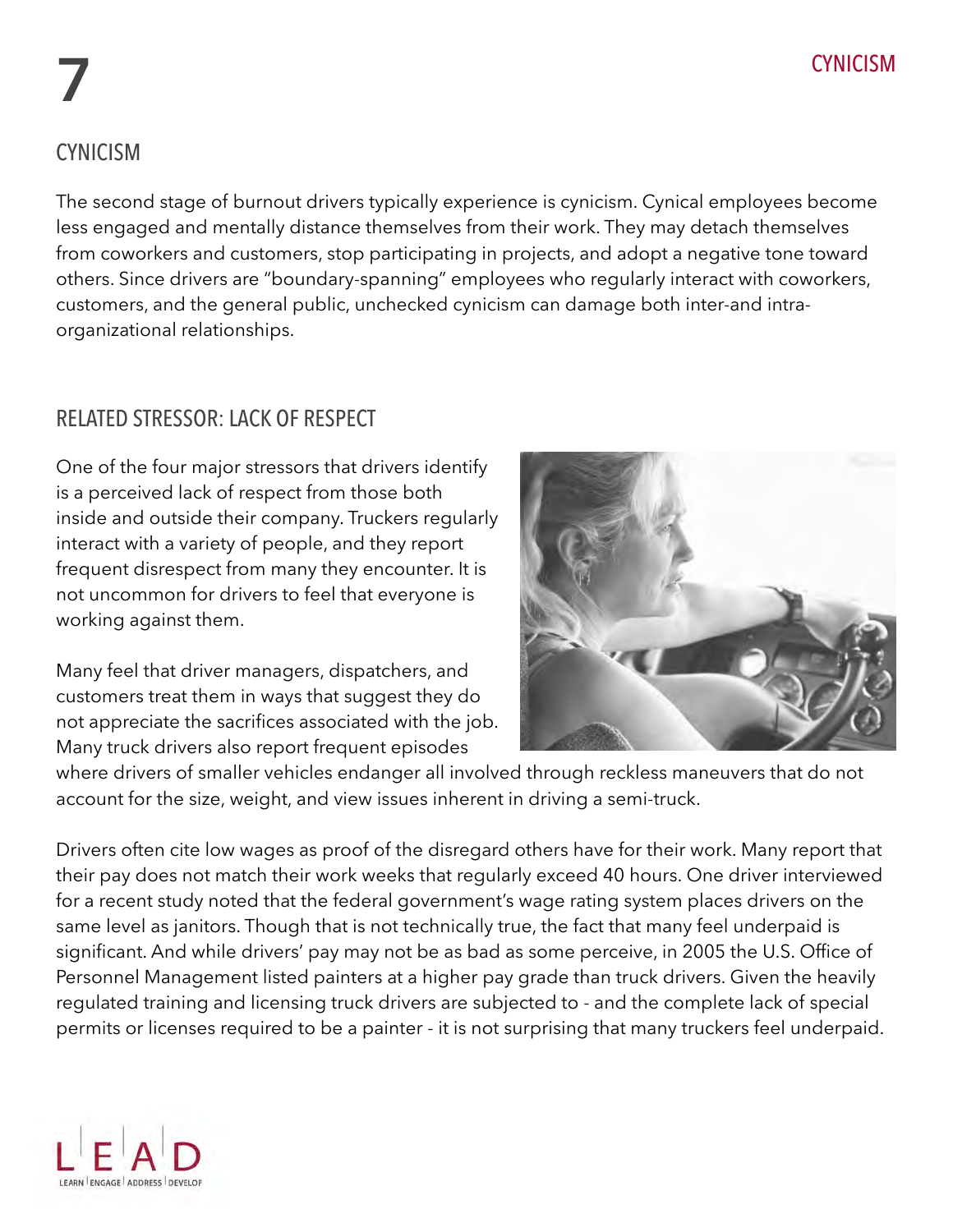#### WAYS TO ADDRESS CYNICISM AND ITS RELATED STRESSOR

Many firms have recently begun raising driver wages in an attempt to reduce turnover. Higher wages will likely help with the financial disrespect that many feel, but firms will still need to address the other sources of disrespect that can make drivers cynical.

*There are many controls and regulations for drivers, but there really needs to be more controls on shippers and receivers. They can keep us waiting for hours past our appointment times, wasting our time, and therefore decreasing our chances of a financially productive week.* 

– Truck Driver 58

Research [has shown](https://onlinelibrary.wiley.com/doi/abs/10.1111/j.2158-1592.2011.01016.x) that drivers with better professional relationships have reduced stress levels and are better able to cope with stress.<sup>4</sup> Company events - such as an annual cookout - provide opportunities for drivers to build social networks within the organization. Those networks may help combat the loneliness drivers experience on the road. Moreover, the resulting social relationships between drivers and driver managers/dispatchers may lead to more respectful interactions in the future.

Companies can also fight the disrespect that drivers often feel by actively promoting respect for drivers within the company. One way to do this would be to require all new driver managers and dispatchers to spend a week on the road with a driver. This may make them more empathetic about the stress drivers experience. It could also give managers insight into an individual driver's personal life and preferences when choosing freight loads and routes.

Firms may consider scheduling extra time with new customers or stressful accounts to allow drivers to meet with them to discuss expectations and potential challenges to meeting those expectations. These meetings may lead to more positive interactions in the future, thereby helping reduce the disrespect that drivers often feel from those outside the company.

*Teach four wheelers to drive and respect big trucks. - Truck Driver 36* 

*Dispatch doesn't care either. I can't tell you how many times I felt like taking that Qualcomm and smashing it to pieces.* – Blogger 3

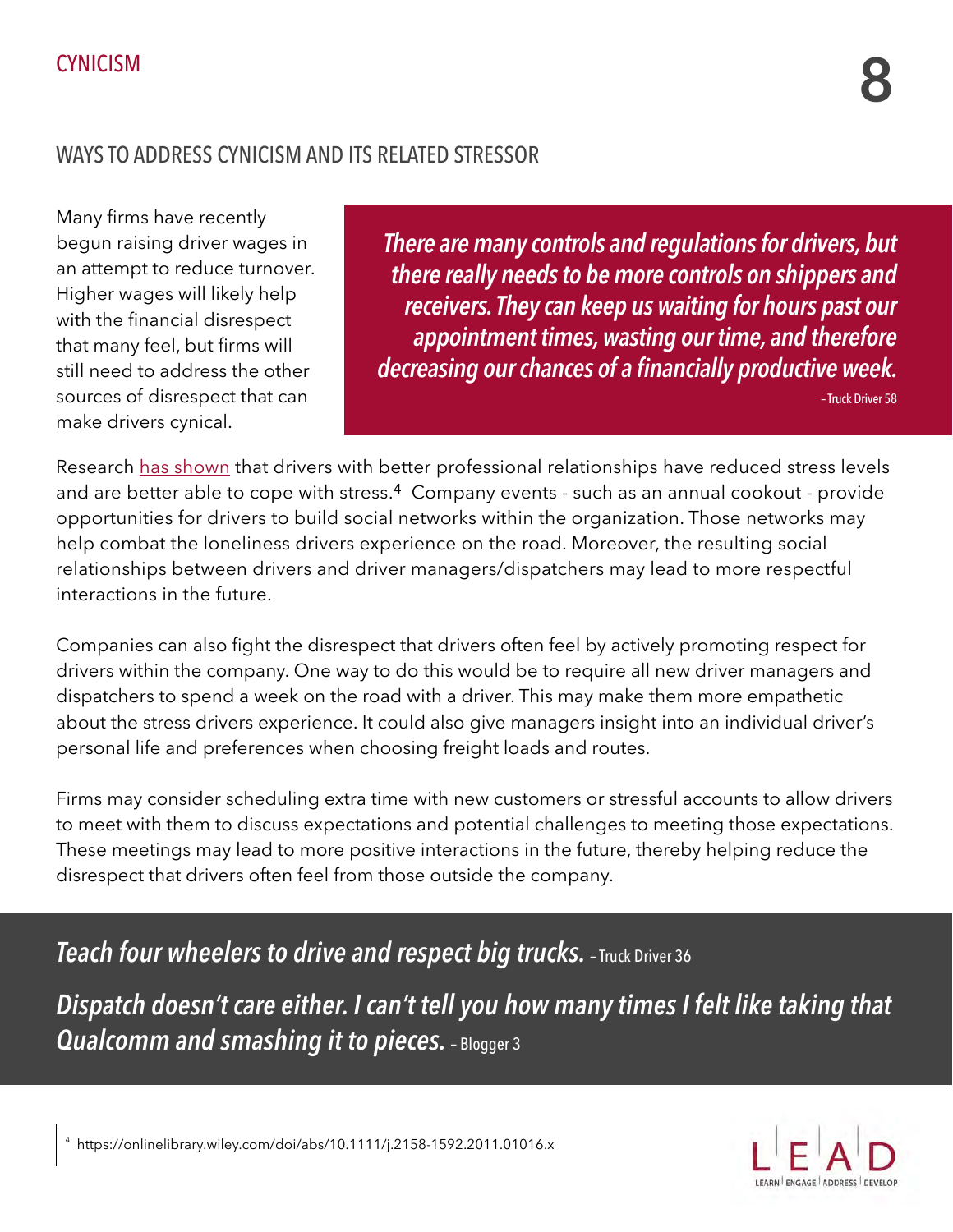*Driving a truck is a damn good career choice but the way the federal government has got their hands in it, it just ain't what it used to be. They focus more on targeting truck driver's minor traffic infractions and not enforce the same on people driving cars and pickups.* 

– Truck Driver 1

#### **INEFFICACY**

While cynical drivers may feel like competent professionals being undermined by incompetent coworkers and/or government regulations, those who enter the final stage of burnout have lost that confidence in their own abilities. Inefficacy is a feeling of ineffectiveness. Drivers experiencing inefficacy may feel both unproductive and incapable of succeeding in their current role due to a lack of skills or resources.

Confusion over ever-changing government regulations can help cause feelings of inefficacy. So can role ambiguity, which involves uncertainty about the expectations one must meet to succeed at their job. Inefficacy can also stem from the belief that one's organization either cannot or will not provide the tools needed for success. Inefficacy can be something of a self-fulfilling prophecy, since feelings of ineffectiveness can manifest in an actual reduction in productivity.

Once drivers begin to feel inefficacy, they are much more likely to seek a new job or career. Therefore, it is vital that firms address inefficacy-related issues.



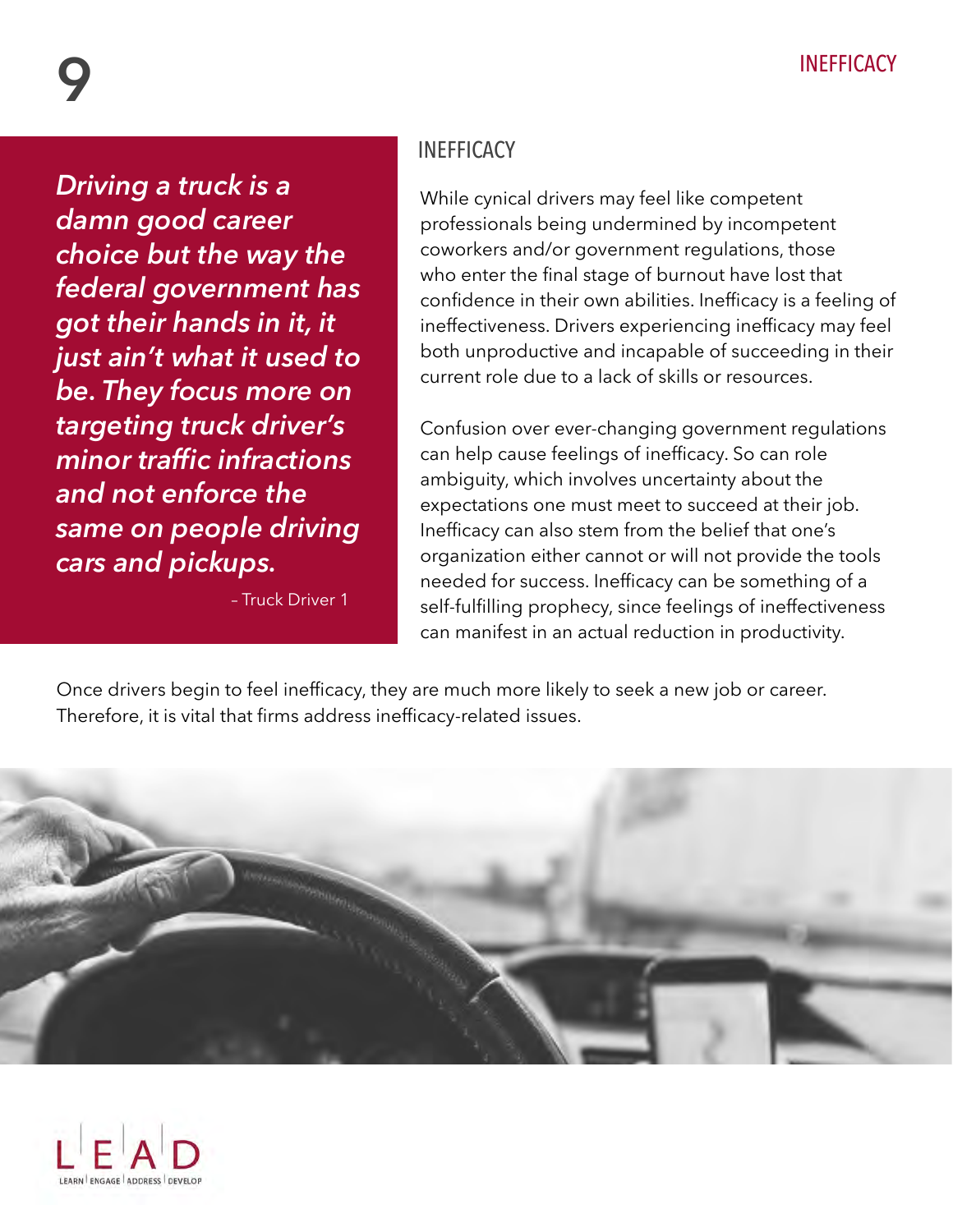#### RELATED STRESSOR: GOVERNMENT REGULATIONS



Government regulations are the fourth major source of job-related stress reported by truck drivers. Drivers often view government regulations as a source of disrespect. Many see their work as being over-regulated in a way that suggests a lack of regard for individual drivers' judgment. Many truckers believe government regulations limit their ability to maximize their pay. Some view recent regulations that increased scrutiny of driver safety records and health status as both a source of stress and evidence that they are being unfairly targeted by the regulatory system.

Government regulations can contribute to inefficacy when drivers do not understand the meaning of and intent behind new laws or feel the regulations make it impossible to effectively perform their work.

#### WAYS TO ADDRESS INEFFICACY AND ITS RELATED STRESSOR

Since role ambiguity helps create feelings of inefficacy, managers should give drivers clear guidance on the expectations they must meet to succeed.

While firms cannot control government regulations, they can fight inefficacy by devoting resources to helping drivers understand and work within those regulations.

Trucking firms can also help prevent inefficacy by providing social support that helps drivers feel that they have what it takes to be effective in their role and that the company supports them. Firms can give social support through meetings, seminars, tension reducing programs, wellness programs, and skill development training.

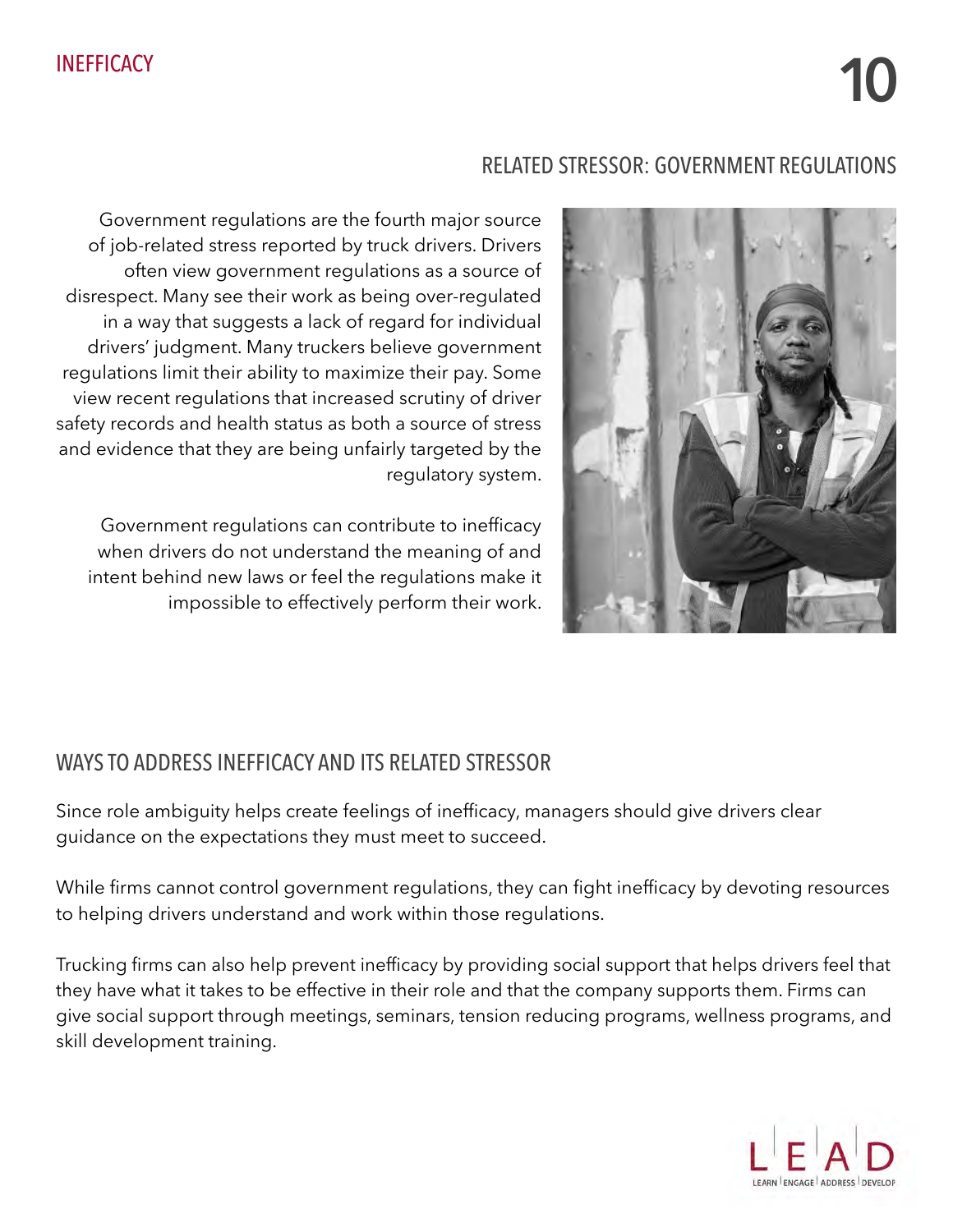# **11** CONCLUSION

Managers can provide social support through managerial strategies that focus on appreciation, recognition, and building self-worth.

Positive relationships between drivers and company employees are another form of social support. As noted earlier, carriers may foster positive relationships between drivers and other employees both through company events and by requiring new driver managers and dispatchers to spend a week on the road with a driver as part of their training.



#### **CONCLUSION**

Research suggests that truck drivers often just want to believe that the firms they work for actually care about them and their families. Driver managers can win a degree of loyalty from drivers simply by acknowledging the stressors identified in this paper. However, those firms who go further and address the issues outlined here will likely yield far greater benefits in terms of driver retention. Through a combination of proactive measures and targeted actions that address a driver's specific dimensions of burnout, carriers can fight the turnover problem that has plagued trucking for years.

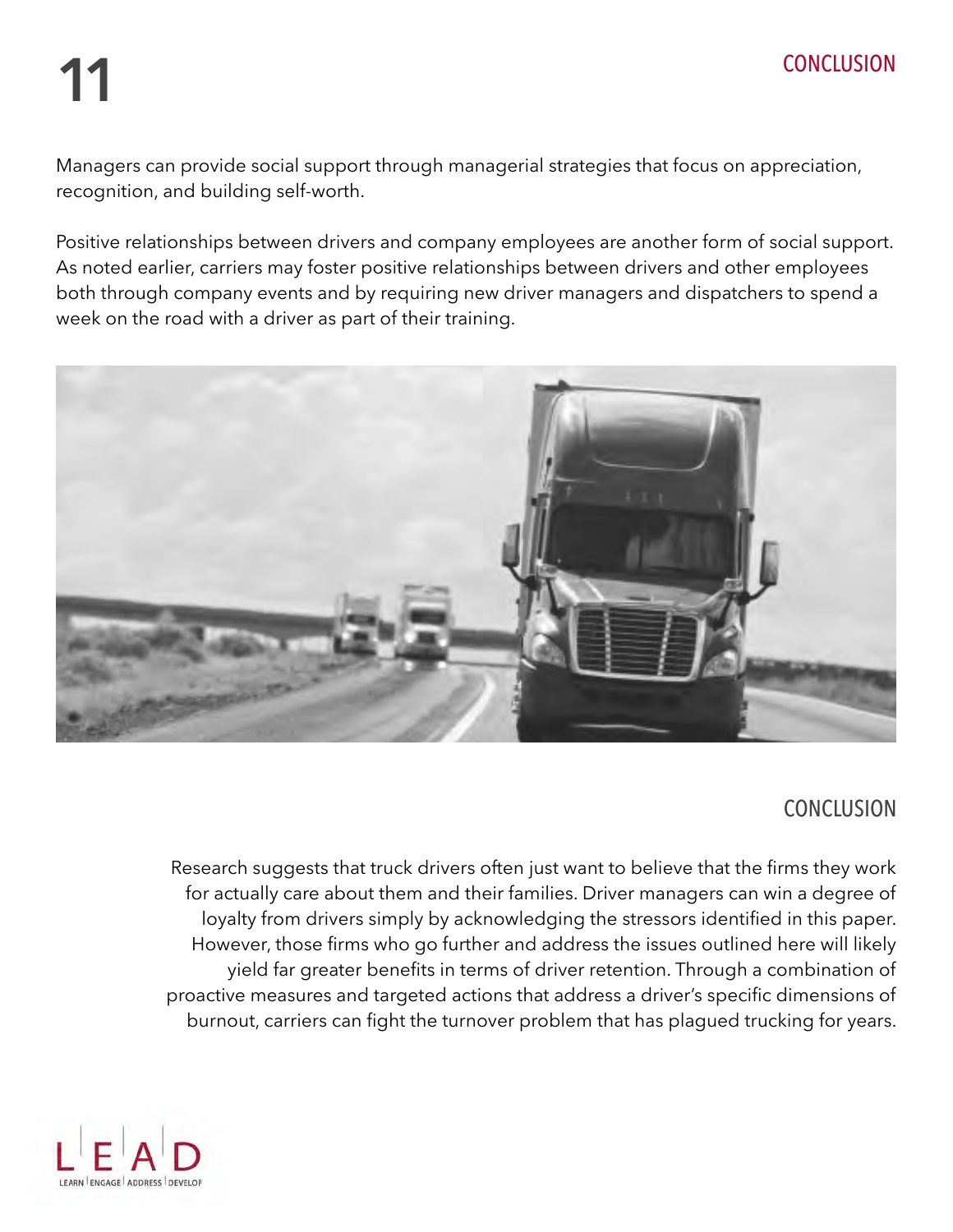#### **ADDRESSING DRIVER BURNOUT: A GUIDE FOR MANAGERS**

| <b>BURNOUT</b><br><b>DIMENSION</b> | <b>RELATED STRESSOR</b>                                               | <b>WAYS TO ADDRESS</b>                                                                                                                                                                |
|------------------------------------|-----------------------------------------------------------------------|---------------------------------------------------------------------------------------------------------------------------------------------------------------------------------------|
| <b>Exhaustion</b>                  | Loneliness and Loss of<br>Family Life                                 | Get drivers home on a regular basis. Consider<br>prioritizing drivers with high levels of exhaustion.                                                                                 |
|                                    | Health-Related Issues<br>and Uncertainty of<br>Health-Related Support | Provide resources to help drivers prepare for/cope<br>with the inevitable loneliness and separation from<br>family they will experience.                                              |
|                                    |                                                                       | Offer information/assistance to help drivers when they<br>get sick, particularly when they are in a distant city.                                                                     |
| Cynicism                           | Lack of Respect                                                       | Ensure market alignment with wages for drivers who<br>have performed well.                                                                                                            |
|                                    |                                                                       | Promote respect for drivers within your company.                                                                                                                                      |
|                                    |                                                                       | Host events where drivers can get to know their co-<br>workers.                                                                                                                       |
|                                    |                                                                       | Require new driver managers and dispatchers to<br>spend time on the road with drivers as part of their<br>orientation.                                                                |
|                                    |                                                                       | Schedule extra time with new customers or stressful<br>accounts to allow drivers to meet them and discuss<br>their expectations/potential obstacles to meeting<br>those expectations. |
| <b>Inefficacy</b>                  | <b>Government Regulations</b>                                         | Give drivers clear guidance on the expectations they<br>must meet to succeed.                                                                                                         |
|                                    |                                                                       | Provide resources to help drivers understand and<br>work within government regulations.                                                                                               |
|                                    |                                                                       | Provide social support to show drivers that they<br>have what it takes to succeed and that the company<br>supports them.                                                              |
|                                    |                                                                       | Firms can provide social support through meetings,<br>seminars, tension reducing programs, wellness<br>programs, skill development training, and company<br>events.                   |
|                                    |                                                                       | Driver managers can provide social support by<br>employing managerial strategies that emphasize<br>appreciation, recognition, and building self-worth.                                |



**Sam M. Walton College of Business<br>Supply Chain Management Research Center** 

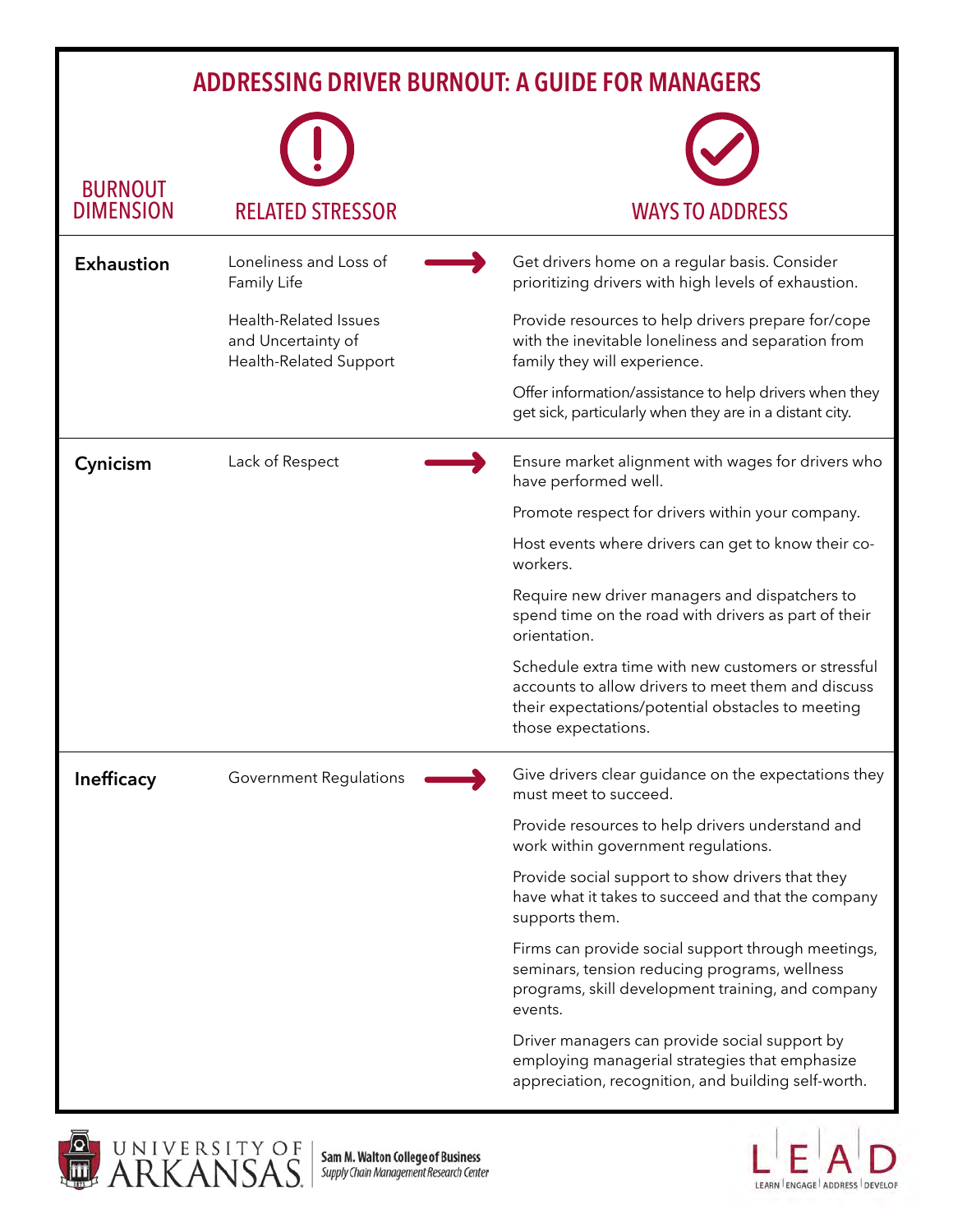

**Sources:** This white paper draws from two peer-reviewed articles. The driver quotations and information on stressors come from a 2017 *Transportation Journal* [article](https://www.jstor.org/stable/10.5325/transportationj.56.1.0054?seq=1) titled "The Truck Driver Experience: Identifying Psychological Stressors from the Voice of the Driver."<sup>5</sup> It was written by Donnie F. Williams Jr. (University of Arkansas), Stephanie P. Thomas (University of Arkansas), and Sara Liao-Troth (Georgia College & State University). The trio also wrote the second article that informed this white paper, with Thomas as lead author and Liao-Troth and Williams as her co-authors. That [article](https://www.emerald.com/insight/content/doi/10.1108/IJPDLM-07-2019-0223/full/html) is "Inefficacy: The Tipping Point of Driver Burnout." <sup>6</sup> The June 2020 *International Journal of Physical Distribution & Logistics Management* article provided the information on how burnout progresses and leads to driver turnover.





- 5 https://www.jstor.org/stable/10.5325/transportationj.56.1.0054?seq=1
- 6 https://www.emerald.com/insight/content/doi/10.1108/IJPDLM-07-2019-0223/full/html